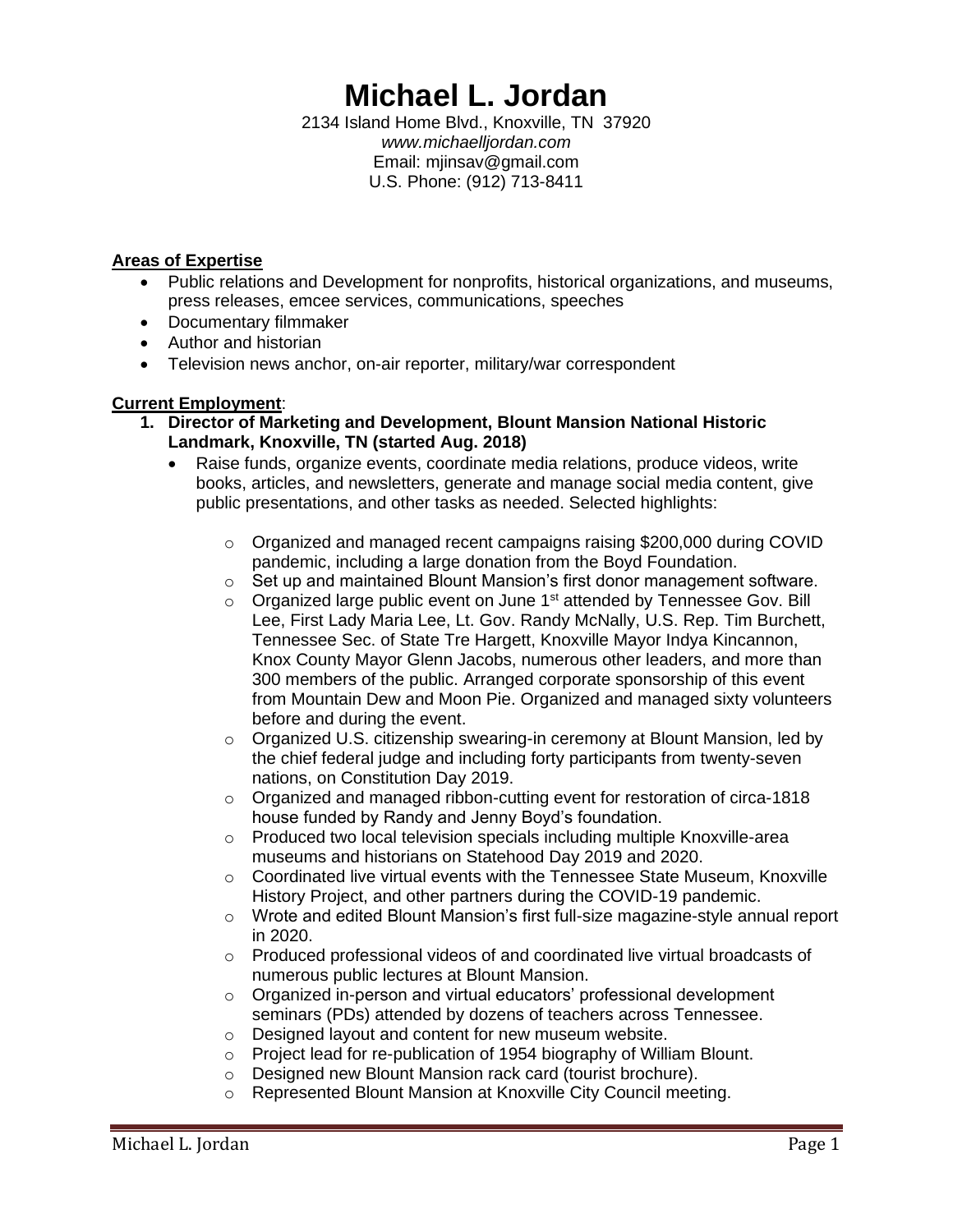- o Represented Blount Mansion in presentations to multiple Rotary Clubs and other civic organizations.
- o Authored blog posts for Visit Knoxville.
- o Multiple live and pre-recorded interviews on local television and radio stations.
- o Presently co-authoring new Blount Mansion visitors' guide.
- o Assisted in creation of new exhibit panels for museum inside Blount Mansion visitors center.
- o Created and produced Blount Mansion's first regular e-mail newsletter.

#### **2. Documentary Film Producer/Videographer**

- Video production, museum videos, documentaries, and public relations videos
- Corporate and nonprofit clients include: US Army Corps of Engineers Savannah District, Savannah, Roman Catholic Diocese of Savannah, GA, Owens-Thomas house Museum & Slave Quarters, Savannah Convention & Visitor's Bureau, Savannah Area Chamber of Commerce, Morris Multimedia, Historic Savannah Foundation, Telfair Museums, National Museum of the Mighty 8<sup>th</sup> Air Force, Isaiah Davenport House Museum, Owens-Thomas House Museum, LAMAR Institute for Archeology, and many others

# **Author and Historian**

- Contributing author, *CSS* Georgia *Archaeological Data Recovery & Mitigation for the Savannah Harbor Expansions Project* (US Army Corps of Engineers archaeological report on Civil War shipwreck), 2020
- Co-author of *Davenport House Museum: Where Savannah's Preservation Began*, published by Historic Savannah Foundation, 2019.
- Author of *Hidden History of Civil War Savannah*, from The History Press, 2017.
- Author of coffee table book *Savannah Square by Square*, published by Historic Savannah Foundation, 2015.

#### **Broadcast & Journalism Experience**

*Contributor/Freelance Reporter*, 2004-

- WGCL-TV 46 (CBS), Atlanta, GA
- WSAV-TV 3 (NBC), Savannah, GA
- WJCL-TV 22 (ABC), Savannah, GA
- WJXT News 4, Jacksonville, FL
- Georgia Public Broadcasting (statewide)
- South Carolina Public Broadcasting (statewide)
- SGTV-TV 8, government TV, Savannah, GA

*Producer and Television Host*, television series on international military deployments, 2004-

- *No Higher Honor*, a TV series shot aboard the frigate USS *Samuel B. Roberts* off the east coast of Africa, WJXT News 4, Jacksonville, FL, 2011
- *Rock of the Marne*, a TV series featuring 3rd Infantry Division soldiers deployed to Iraq and Afghanistan, WTGS-TV 28 (FOX), Savannah, GA, 2010-11
- *A Call to Arms*, a TV series about Georgia National Guard troops deployed to Afghanistan, WTGS TV-28 (FOX), Savannah, GA and Georgia Public Broadcasting (statewide), 2009
- *Life on the Big E*, an Emmy-nominated TV series shot aboard the aircraft carrier USS *Enterprise*, WJXX-TV 25 (ABC)/WTLV (NBC), Jacksonville, FL, WSAV-TV 3 (NBC), Savannah, GA, and WCIV-TV4 (ABC), Charleston, SC, 2006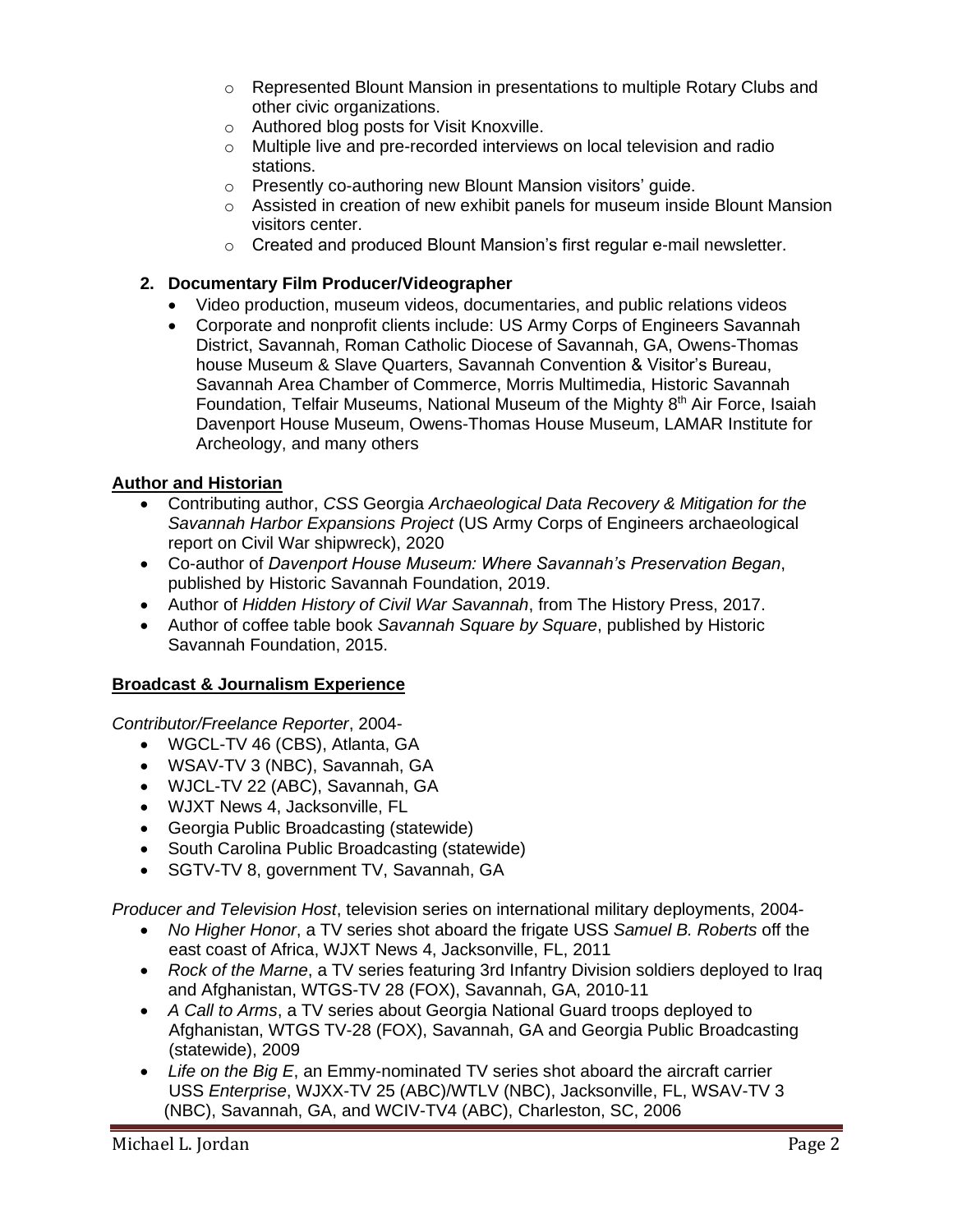# *Television News Anchor/Reporter*, 1994-2004

- WSAV-TV 3 (NBC) Savannah, GA, 1997-2004
	- o Anchor of 5, 6, and 11 pm Monday-Friday newscasts, 2002-2004
	- o Anchor of Monday-Friday 5 pm newscast, 2001-2004
	- o Anchor of weekend 6 and 11 pm newscasts, 1997-2001
	- o Military correspondent, 1997-2004
- Weekend Anchor/Reporter, WGXA Fox 24, Macon, Georgia, 1995-1997
- Reporter, WJHL-TV 11 (CBS) Tri-Cities, TN/VA,1994-1995

#### *Other Broadcast and Journalism experience*

- Host of syndicated television program *Carolina Cooking*, 2004-2005
- Substitute host, morning talk show, News Radio 1290 WTKS Savannah, 2005-present
- Writer for *Scuba Diving* magazine, *The South* magazine, and *Connect Savannah*
- Contributor to *Savannah Morning News*

# **Public Relations Experience (prior to Blount Mansion)**

- Public Relations Director, Coastal Heritage Society (nonprofit history museum group), Savannah, GA, 2004-2009
- Communications, Board Member, Savannah Council, Navy League of the US, 2009-12
- Nuclear Ships Savannah Historical Marker Dedication, 2012
- Liberty Ships Historical Marker Dedication, 2013
- CSS *Georgia* Historical Marker Dedication, 2014

#### **Documentary Filmmaking Experience**

*The following is a selection from more than 30 historical documentaries produced 2004 present:*

- 2021 official videographer for major US Army Corps of Engineers maritime archaeological project in Savannah, Georgia (details not revealed to public until later this year)
- 2021 **[Untitled]** 30-minute broadcast documentary about interactions between Spanish Franciscan friars and members of the vanished Guale tribe in present-day coastal Georgia in 1597
- 2021 *Birth of Tennessee*, half-hour local television special on the beginning of Tennessee statehood in 1796
- 2021 short video series celebrating fiftieth anniversary of national academic organization Women in Cell Biology
- 2020 *Virtual Statehood Day*, featuring Blount Mansion and five other Knoxville-area local historic house museums
- 2020-21 annual feature videos on award-winning alumni of Maryville College
- 2018 *Urban Slavery at the Owens-Thomas House Museum and Slave Quarters*, short film included in museum installation at the museum
- 2018 *Lafayette's Struggle to Bring Freedom to All*, short film included in installation at Owens-Thomas House Museum & Slave Quarters in Savannah, GA
- 2017 *From Ironclad to Artifact: the Journey of the CSS Georgia*, official US Army Corps of Engineers documentary film about the archaeological recovery of the Civil War ironclad warship CSS *Georgia*
- 2017: *Richmond Hill Plantation: Henry and Clara Ford's Southern Home, a short* educational film for the Richmond Hill, GA Historical Society
- 2017: *Savannah's Garden Gem*, a short film about the Savannah Botanical Gardens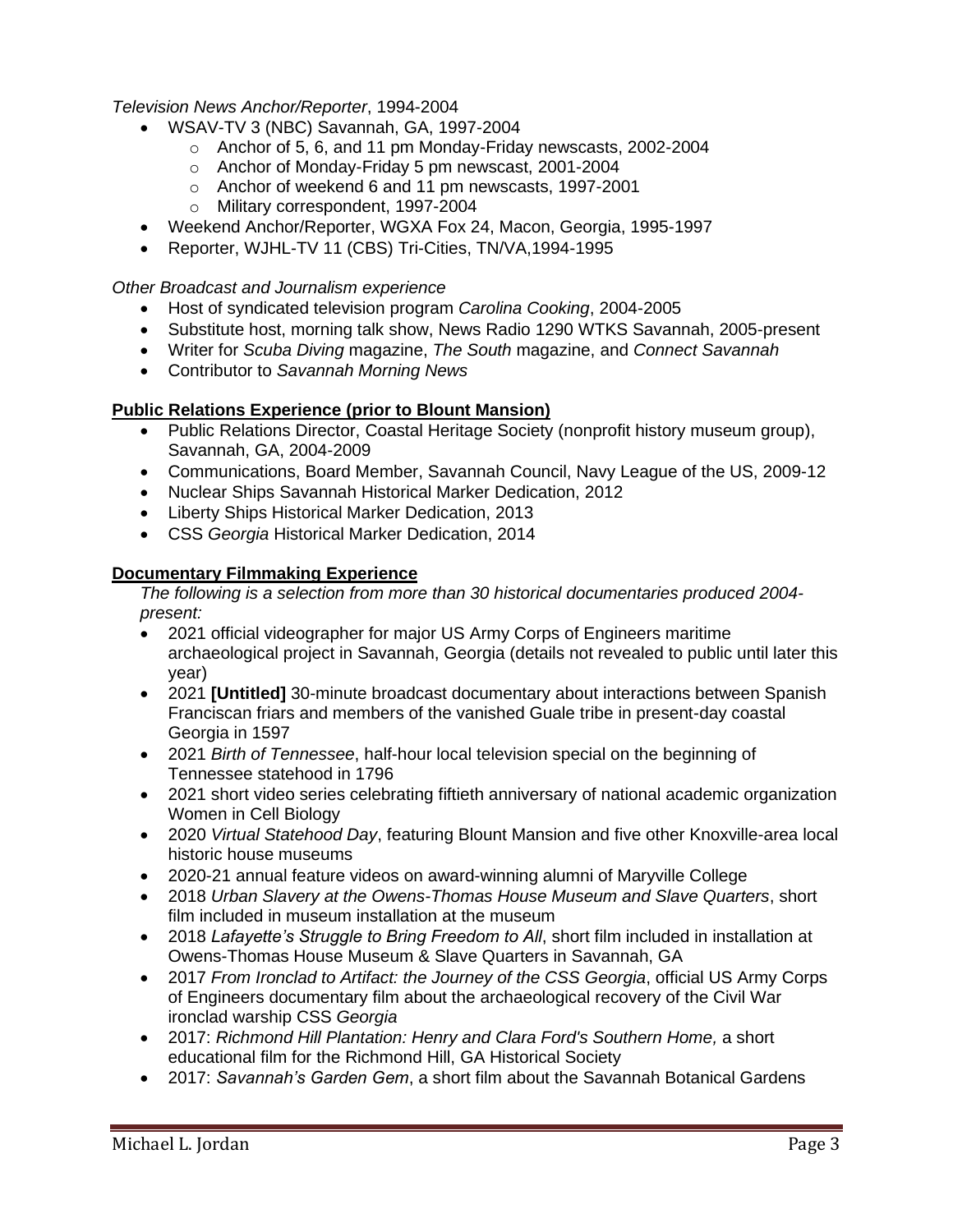- 2016: Directory of Photography & Video Editor for *Uncommon Grace: The Life of Flannery O'Connor*, syndicated on public/educational television stations nationwide
- 2015: *Documenting the Battle of Purysburg*, a grant-funded education film about an archaeological dig on a Revolutionary War battlefield
- 2014: *Pirates of Savannah and Beyond*, an original film; *Hidden History of Richmond Hill, Georgia,* educational film produced for the Richmond Hill, GA Historical Society
- 2014: *In Search of Carr's Fort*, a grant-funded education film about a LAMAR Institute archaeological dig on a Revolutionary War battlefield
- 2013: *Charleston, South Carolina: A Video Tour*; *Lighthouses of the Southeast: From Northeast Florida to South Carolina,* an original film
- 2012: *Savannah's Famous Ships*, an original film*; Savannah in the Civil War*, an original film; *In the Footsteps of Juliette,* an original film*; Isaiah Davenport: Portrait of a Master Builder,* educational film produced for the Isaiah Davenport House Museum*; The Story of Historic Preservation in Savannah,* educational film produced for Historic Savannah **Foundation**
- 2011: *Savannah Square by Square; French Fries and Freedom Toast,* an original film
- 2011: *Battle of Monteith Swamp*, a grant-funded education film about a LAMAR Institute archaeological dig on a Civil War battlefield
- 2010: *Savannah's Historic Graveyards,* an original film
- 2009: *Savannah's Historic Homes,* an original film
- 2008: *Atoms for Peace: The Nuclear Ship Savannah*, an original film*; Ships for Victory: Liberty Ships of the Georgia Coast,* an original film which aired statewide on Georgia Public Television*; A Tale of Two Georgias,* an original film about the Civil War ironclad warship CSS Georgia and the nuclear submarine USS Georgia
- 2007: *Jane Yarn: Marsh Lady of the Georgia Coast,* an original film which aired statewide on Georgia Public Broadcasting*; Friends in the Fight: US Marines on the Aircraft Carrier HMS* Illustrious, an original film

#### **Honors**

- Excellence in Education and Interpretation Award from Coastal Museums Association, 2020, 2014
- 2016 Roger K. Warlick Award for Excellence in Local History from the Georgia Historical **Society**
- Eight 2014 Telly Awards
- Award for Excellence in Research using the Holdings of Archives, Georgia Historical Records Advisory Board (GHRAB), 2012
- Winner, Visit Savannah Video Contest, Convention and Visitors Bureau, 2012
- Mackie Award, *Savannah Steamer,* Savannah Council, Navy League of the US, 2010-11
- Notable Alumnus of Armstrong State University, 2011
- Navy Leaguer of the Year, Savannah Council, Navy League of the US, 2008
- Nominee, Regional Emmy Award, 2007
- Edward R. Murrow Best Documentary Award for special report *Freedom Fighters: In Harm's Way*, 2004
- Georgia Dept. of Defense Commendation Medal for reporting on Georgia troops, 2004
- Georgia Associated Press Class B TV Best Documentary/News Special Program Award for a special report on local troops in Afghanistan and Kuwait, 2002

# **Education**

- MA, Public History, Armstrong State University, Savannah, December 2006 Fall 2006 Roger K. Warlick Fellow
- BA, History, minor in Music, Carson-Newman College, Jefferson City, TN, 1994